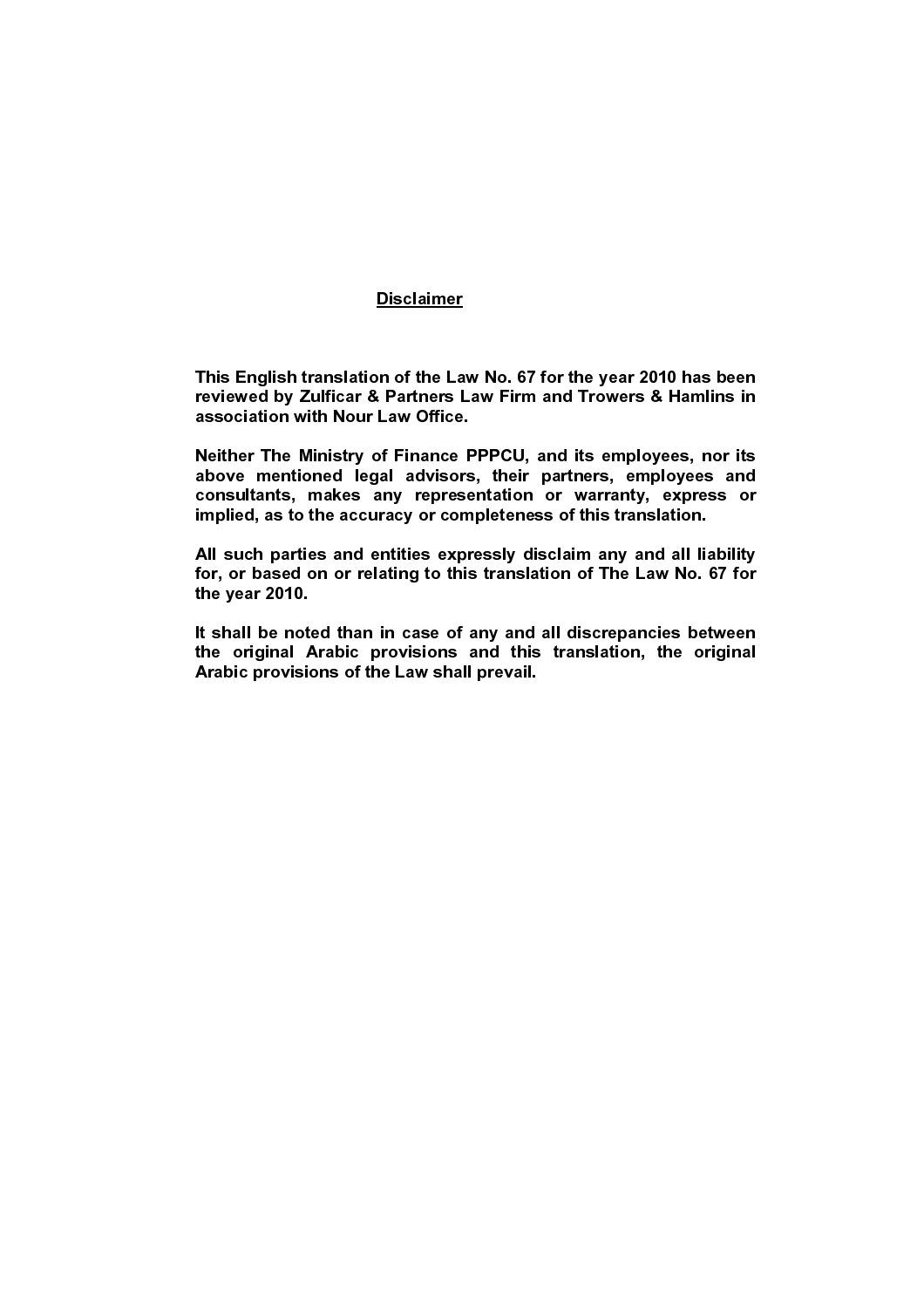#### Law No. 67 for the year 2010

#### Promulgating the law regulating Partnership with the Private Sector in Infrastructure Projects, Services and Public Utilities

In the name of the People, the President of the Republic, the People's Assembly has approved the following Law and we hereby enact it:

#### First Article

The provisions of the attached law apply to partnership contracts with the private sector and related advisory contracts concluded by the Administrative Authorities with the private sector to execute infrastructure projects, services and public utilities as well as in relation to the availability of related services. Such contracts will not be subject to the provisions of Law no. 129 for 1947 concerning concessions of public utilities, and Law no. 61 for 1958 concerning Concessions relating to the investment of natural resources and public utilities, as well as Public Tenders Law no. 89 for 1998 organizing tenders and bids and any specific laws related to granting concessions of public utilities.

#### Second Article

The Prime Minister will issue the executive regulations of the attached law based on the proposal of the Minister of Finance and the approval of the Cabinet within three months from the date of its enactment.

#### Third Article

This law will be published in the Official Gazette, and shall enter into effect on the first day of This law will be published in the Official Gazette, and shall enter into effect on the first day of the following month after the lapse of 30 days from the date of its publication.<br>This law shall be stamped with the State the following month after the lapse of 30 days from the date of its publication.

This law shall be stamped with the State seal and shall be enforced as one of its laws

the following month after the lapse of 30 days from the date of its publication.<br>This law shall be stamped with the State seal and shall be enforced as one of its<br>Promulgated at the Presidency of the Republic on 4<sup>th</sup> of Promulgated at the Presidency of the Republic on 4<sup>th</sup> of Gamady Alakherah year 1431 AH corresponding to  $18<sup>th</sup>$  of May, 2010 AD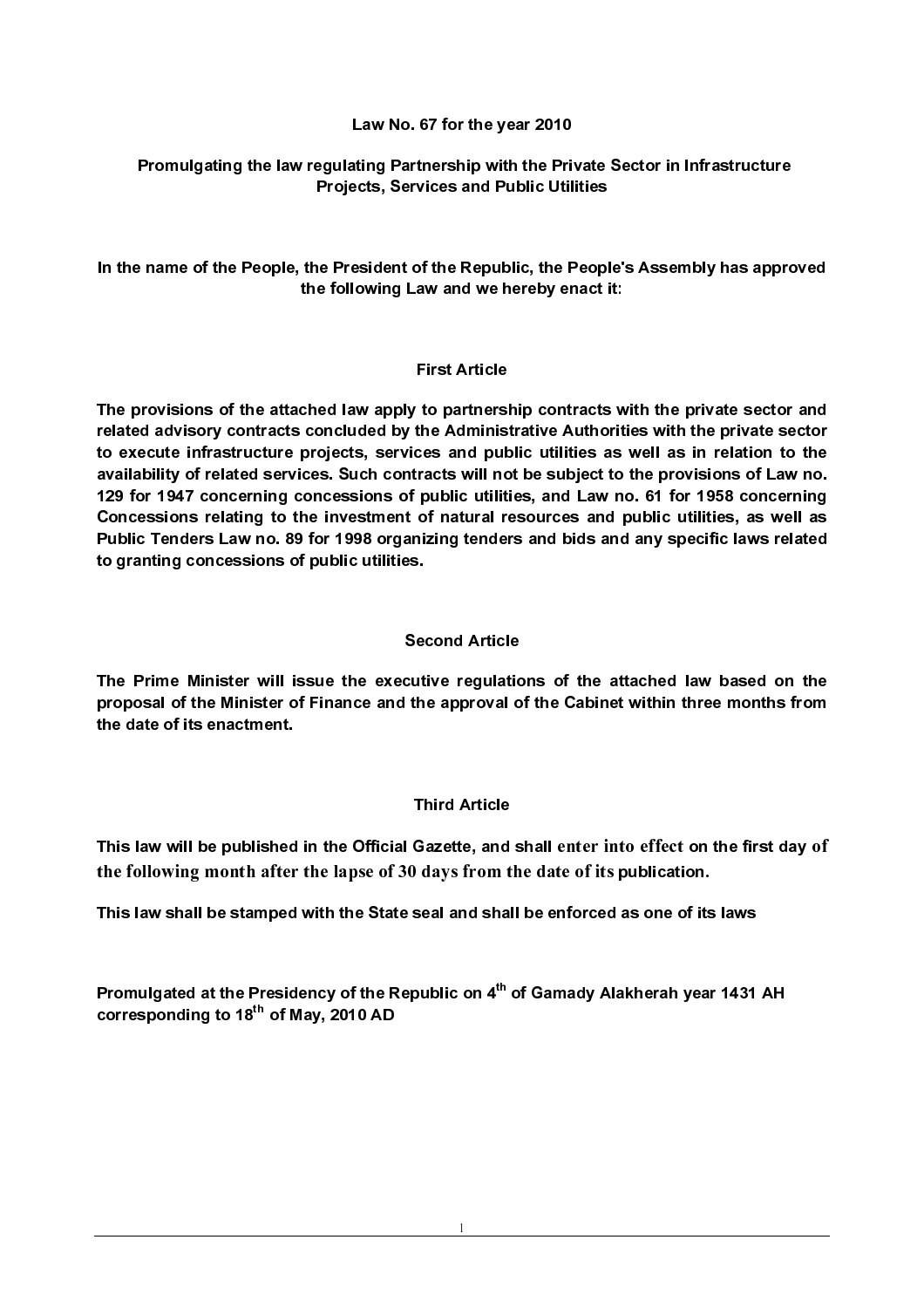## Law regulating Partnership with the Private Sector in Infrastructure Projects, Services and Public Utilities

## CHAPTER I

## GENERAL PROVISIONS

Article 1:

In applying the provisions of this Law, the following words and phrases shall have the meaning assigned to them below:

"Administrative Authorities": Ministries and Service and Economic Public Authorities, and any other public judicial persons designated as such by a decree issued by the Prime Minister.

"Competent Authority": competent Minister, the Chairman of the Authority, or the legal representative of the public judicial person,.

"Private Sector": an Egyptian or foreign judicial person in which the Egyptian State owned shareholding is less than 20%, and a consortium between two or more Egyptian or foreign judicial persons in which the State owned shareholding is less than 20%.

"Investor": private sector entity bidding to be awarded a Public Private Partnership contract pursuant to the provisions of this Law.

"Project Company": an Egyptian Joint Stock Company established by a successful bidder, the sole purpose of which shall be to execute a Public Private Partnership Contracts.

"Public Private Partnership Contract" / "PPP contract": a contract concluded between the Administrative Authority and a Project Company under which the Project Company is entrusted to undertake all or some of the activities stipulated under Article 2 of this Law.

**"Private Advisory Contract(s)"** a contract concluded by the PPP Central Unit, or after the approval of the PPP Central Unit, by a PPP satellite unit at an Administrative Authority, in both cases such units having been established pursuant to Article 16 of this Law, with the transaction advisers who are to undertake the preparation of studies and documents related to the project.

"Operation": management by the Project Company of the project, subject of the PPP contract, in relation to all financial, administrative, and technical aspects, as well as in respect of the supply of products, or provision of services to the Administrative Authority in relation to the project, in return for the remuneration agreed upon in the PPP contract, or according to the conditions and rules determined in the PPP contract.

"Utilization": management by the Project Company of the project subject of the PPP contract in relation to all financial, administrative, and technical aspects, as well as the sale of products, or provision of services related to the project directly to whoever the Administrative Authority specifies, in accordance with the conditions and provisions approved by the Supreme Committee for Public Private Partnership Affairs, and in accordance with the conditions and rules agreed upon in the PPP contract.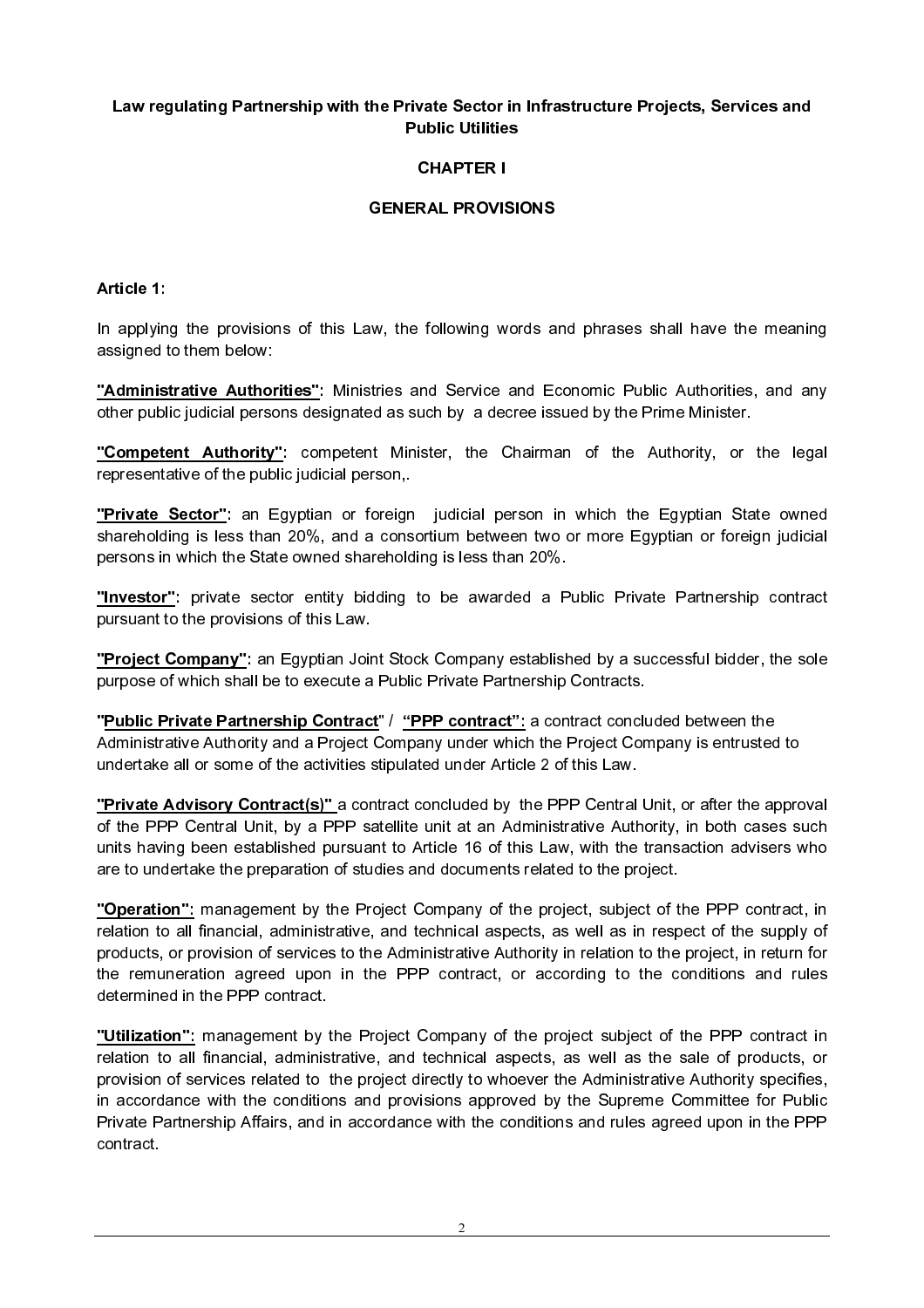# Article 2:

Administrative Authorities may enter into PPP contracts pursuant to which a Project Company shall be entrusted with the financing, constructing, equipping and operating infrastructure projects and public utilities, and making their services available or financing and rehabilitating such utilities with an obligation to maintain what has been constructed or rehabilitated, and to provide services and facilities necessary for the project to be capable of production or service provision regularly and progressively throughout the PPP contract duration.

The PPP contract duration shall not be less than five years and shall not exceed thirty years from the date of completion of the construction works and equipping works, or completion of the rehabilitation works, provided that the total value of the PPP contract is not less than one hundred million Egyptian Pounds. However, the Cabinet, based on the recommendation of the Supreme Committee for Public Private Partnership Affairs, may agree to conclude a PPP contract for more than thirty years, if it is required due to a material public interest.

The Project Company shall not start to receive any payments in return for the sale of products or availability of services, in accordance with the performance levels indicated in the PPP contract, until the contracting Administrative Authority issues a certificate accepting the quality level of the works, or products or services available.

## Article 3:

In addition to what is stipulated in Article 2, the PPP contract may allow for the Project Company to operate the project, provide the service or the product to the Administrative Authority which will, in turn, provide the service or the product to the end beneficiaries or consumers.

Upon the approval of the Cabinet, based on a recommendation of the Supreme Committee for Public Private Partnership Affairs and in light of the reports prepared by the Public Private Partnership Central Unit, the Project Company may utilize the project and sell the product or provide the service to whoever is specified by the Administrative Authority.

Without prejudice to Article 2 of this law, the PPP contract may include articles concerning its renewal.

## Article 4:

PPP projects shall not be tendered except with the approval of the Supreme Committee for Public Private Partnership Affairs, as provided for in Article 14 of this law, based on the request of the Competent Authority in light of the studies prepared under the supervision of the Public Private Partnership Central Unit, provided for in Article 16 of this Law. Such studies will determine the feasibility of the PPP project, guarantee the quality of its production and services, as well as the quality of the utility's assets and their maintenance, as indicated in the Executive Regulations of this Law.

# Article 5:

The contracting Administrative Authority along with other concerned authorities regulating and monitoring the utilities and the services subject of the PPP contract, shall follow up on the Project Company during the construction and equipping of the project, and provision of the products and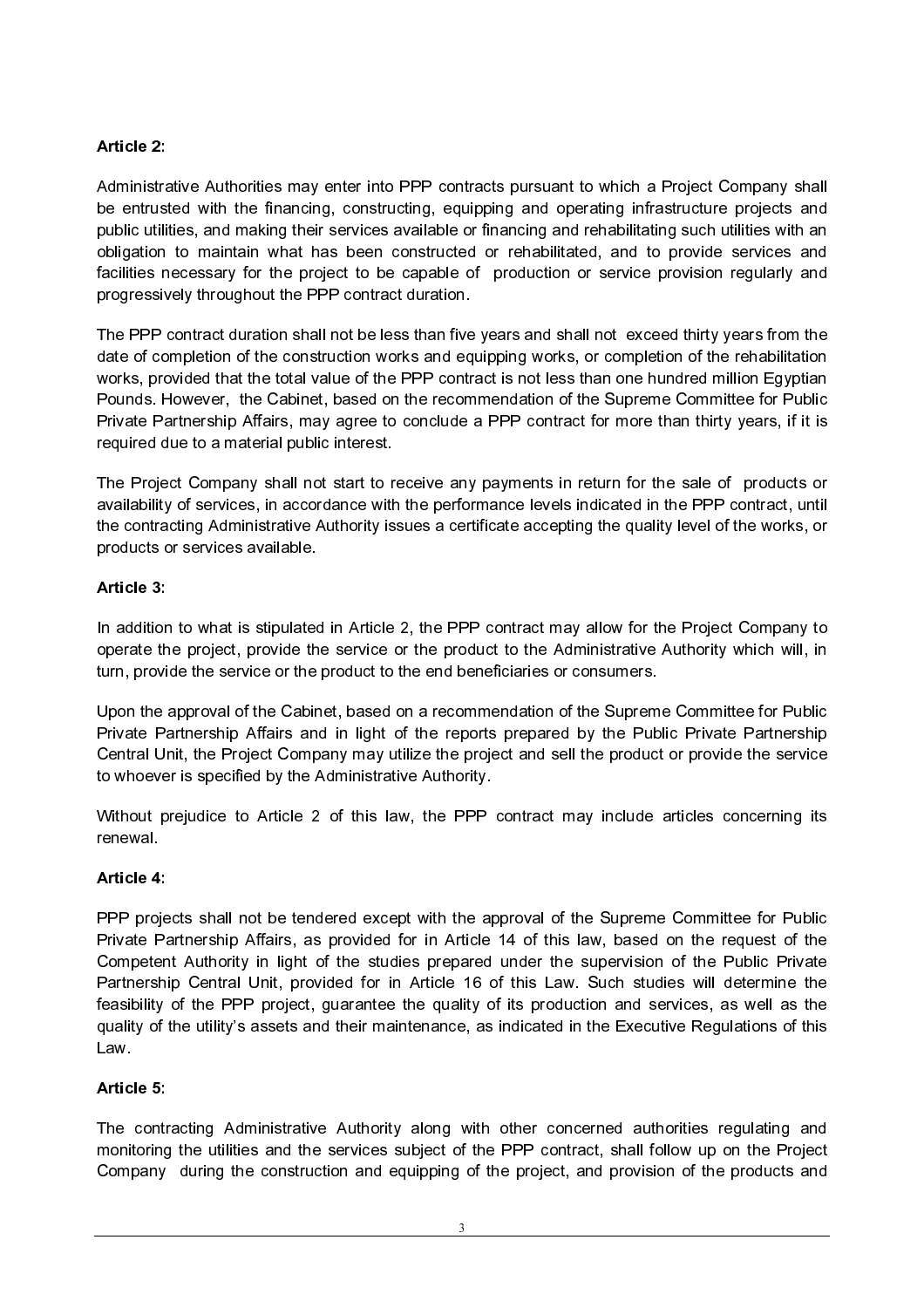services subject of the PPP contract, and shall ensure the fulfillment of quality levels determined by the law; and may, in this regard, designate representatives on its behalf to monitor execution in accordance with the terms and provisions stipulated in the PPP contract and without prejudice to the criteria and monitoring bases set out by law

If the PPP contract includes the entitlement of the Project Company to operate or utilize the project, the Administrative Authority, in agreement with the Project Company, and under the supervision of the concerned authorities regulating and monitoring the utilities and services subject of the PPP contract, shall form a committee to ensure that the product or services rendered meet the required standards, as well as submitting periodic reports. The Executive Regulations shall specify the committee's system of work and the reports to be submitted by it.

In the case mentioned above, the Project Company must provide the committee with all required documents, information, or data necessary for the committee to undertake its role and to allow the committee to visit and inspect the sites at any time, in accordance with the provisions of the Executive Regulations of this Law.

## Article 6:

The Project Company entitled, pursuant to the PPP contract, to utilize the project shall be committed to guarantee that all beneficiaries of products or services provided by the project are treated equally, with regard to the provisions governing the sale of such products or provision of such services.

Whenever the public interest so necessitates, and after the approval of the Competent Authority, the Project Company may decide to provide special treatment for specific categories of beneficiaries who enjoy equal legal rankings, provided that such treatment shall be executed in accordance with general rules determined in advance and provided that within each category all beneficiaries shall be treated equally.

The Project Company shall be responsible for providing compensation against any damages resulting from the violation of the provisions set forth in this Article.

## Article 7:

The Administrative Authority is entitled to amend the conditions of construction, equipment, rehabilitation and other works as well as the services availability payment agreed upon under the PPP contract. If the PPP contract includes the entitlement of the Project Company to operate or utilize the project, and if required for the public interest, the Administrative Authority has the right to amend the rules of operation or utilization including the sale prices of products or services. These modifications will only take place within the scope agreed upon in the PPP contract and after the approval of the Supreme Committee for Public Private Partnership Affairs, and without prejudice to the right of the Project Company, or the Administrative Authority (as the case may be), for compensation in accordance with the conditions and rules stipulated in the PPP contract.

If the sale price of the product or the services provision payment is amended, such amendment shall not have retroactive effect.

## Article 8:

In case of the occurrence of unforeseen circumstances after execution of the PPP contract, including amendments to laws or regulations that were enforceable at the time of execution of the PPP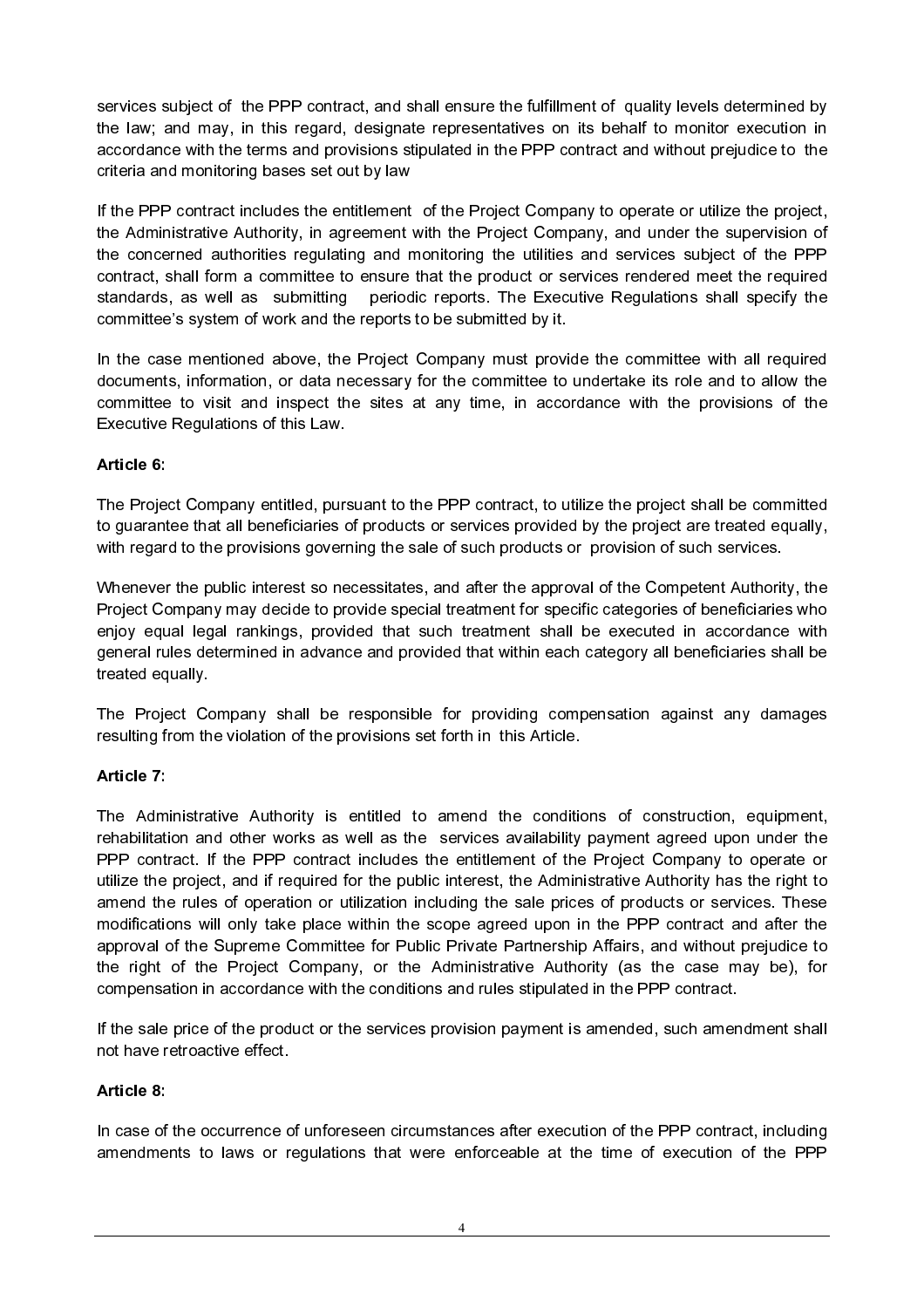contract, it may be agreed to amend the PPP contract in accordance with the conditions and rules stipulated in the PPP contract.

# Article 9:

The Administrative Authority has the right, either directly or through a selected third party, to manage the operation or utilization of the project if the Project Company materially breaches its obligations in operating the project or meeting the quality levels set by law or in the PPP contract, and does not remedy such breach, and the lenders do not step in to remedy such breach within the period provided for in the PPP contract from the date of their notification of such breach, without prejudice to the Project Company's obligation to compensate the Administrative Authority for the damages resulting from such breach

# Article 10:

The Project Company shall be committed to preserve the assets related to the operation of the project and its rights, and commits to maintain and care for and use such assets for their intended purposes. The PPP contract shall include provisions regulating the ownership of the project facilities and assets for the PPP contract duration and upon its expiry or early termination.

# Article 11:

No seizure or executive procedures shall be undertaken with regard to facilities, tools, machinery, or equipment allocated for the implementation of a PPP contract and for the operation or utilization of the project subject of the PPP contract.

Moreover, according to the PPP contract the Project Company shall not sell or arrange any right over the project's monies, assets, and facilities that are being constructed or rehabilitated, except for the purpose of implementing the replacement and renewal program stipulated in the PPP contract, and only after obtaining the approval of the Competent Authority. However, as an exception to the previous paragraph an arrangement for an accessory real right could be granted to the Project Company for the purposes of financing based on a prior written approval from the Administrative Authority in accordance with the terms mentioned in the PPP contract.

Any procedures or actions undertaken in contradiction with the provisions of this article shall be deemed null and void.

## Article 12:

The Project Company shall provide the Administrative Authority with its shareholders' agreements and draft contracts intended to be entered into by it with third parties for the purpose of executing the works and services subject of the PPP contract, in accordance with the procedures and timing specified in the Executive Regulations.

The Administrative Authority shall have the right to object to the conclusion of such contracts within a period not exceeding sixty days from the date of their submission. An objection shall be made in case it is proven that the third party contract counterparties have been previously bankrupted or are subject to liquidation procedures, or have been previously convicted or ,in case of a judicial person, whoever legally represents it has been subject to a final court judgment for an immoral crime, or have been struck off the vendor lists of the contracting Administrative Authority or if there are national security considerations that necessitate such objection.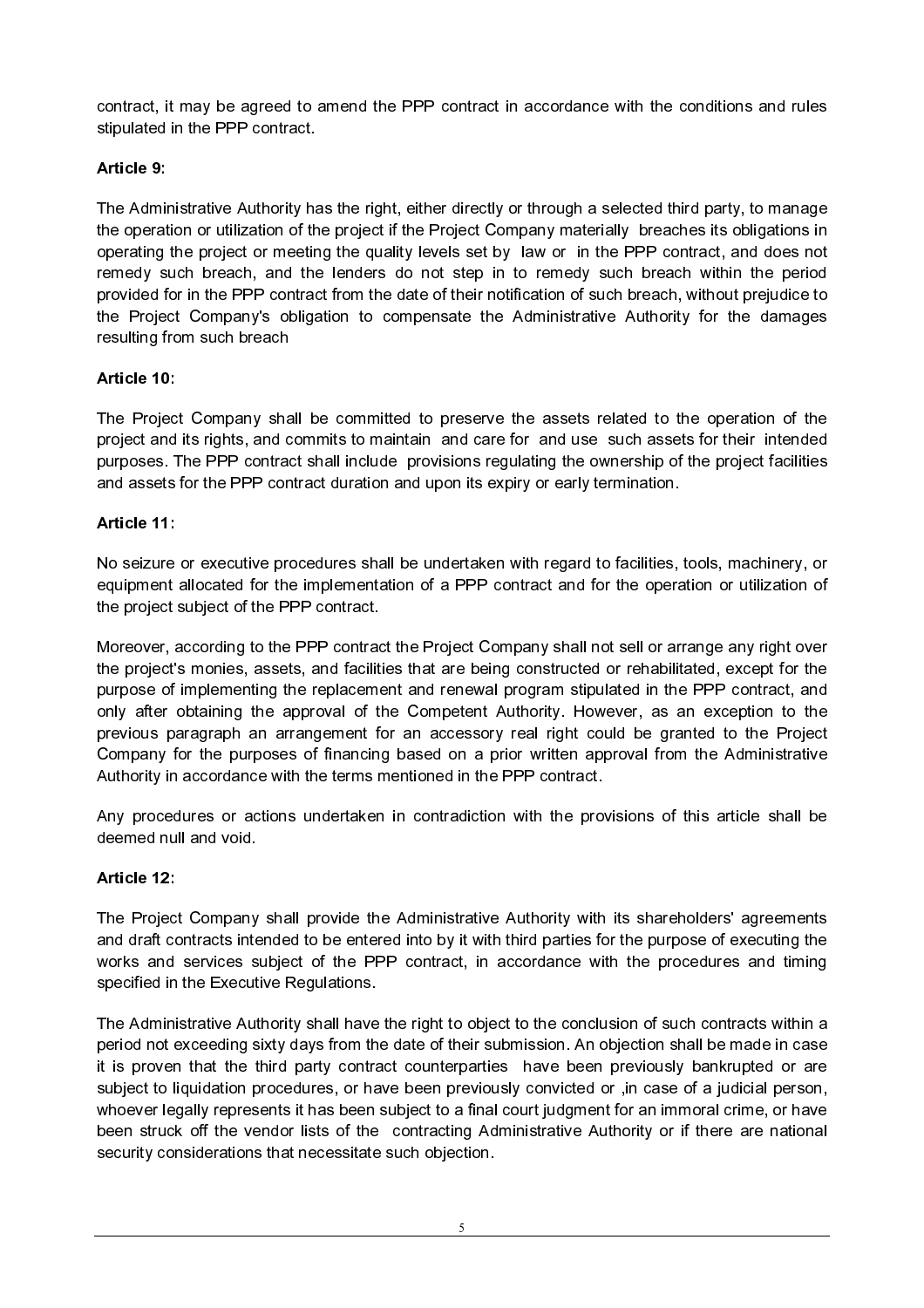## Article 13:

The Project Company shall submit to the contracting Administrative Authority periodic reports on the construction, equipping, rehabilitation, maintenance, operation, and utilization works executed by the Project Company in accordance with the PPP contract (as the case may be). The Project Company must also warrant that environmental, health and safety conditions are met for the employees and the beneficiaries of the project.

#### **CHAPTER II**

#### The Supreme Committee

#### Article 14:

The Project<br>The Project<br>Constructior<br>Project Cor<br>must also v<br>the benefici<br>Committee<br>The committee<br>The committee<br>A decree sl<br>of work bas<br>Article 15:<br>The Supren<br>a. Sett<br>mec<br>b. End<br>c. Mor<br>rest<br>d. Issu<br>use<br>d. Issu **Example Compare Compare Compare Compare Partnership After Partnership After Strangfortation**<br> **CHAPTER INCRED After Strangform and After Strangform and and dispersed process ster stipulating r of Finance.**<br> **Competent for** The Trivate Partnership A<br>
MD<br>
ic Private Partnership Cen<br>
ivate Partnership Affairs sh<br>
if the Ministers of Finance, I<br>
and Transportation as well<br>
the absence of the Prime M<br>
inister may add other mi<br>
for the PPP project AND<br>
AND<br>
AND<br>
AND<br>
Public Private Partnership Affairs shall be<br>
blic Private Partnership Affairs shall be<br>
ship of the Ministers of Finance, Investment<br>
shifties and Transportation as well as the<br>
section and approval pro Partn<br>Partn<br>ership<br>ership<br>ortat<br>ership<br>proceding<br>proceding<br>proceding<br>proceding<br>the F<br>ortat the F<br>ortat the F<br>discussion of the F Public Private Partnership Affairs shall be for<br>pership of the Ministers of Finance, Investmen<br>Utilities and Transportation as well as the F<br>case of the absence of the Prime Minister, the<br>Prime Minister may add other minis A Supreme<br>Minister and<br>Legal Affair<br>Partnership<br>chair the committee<br>The committee<br>A decree sl<br>of work bas<br>Article 15:<br>The Supren<br>a. Sett<br>mec<br>b. End<br>c. Mor<br>rest<br>d. Issu<br>use A Supreme Committee for Public Private Partnership Affairs shall be formed chaired by the Prime Minister and with the membership of the Ministers of Finance, Investment, Economic Development, Legal Affairs, Housing and Utilities and Transportation as well as the Head of the Public Private Partnership Central Unit. In case of the absence of the Prime Minister, the Minister of Finance shall chair the committee. The Prime Minister may add other ministers to the membership of the **Committee** 

The competent minister responsible for the PPP project required to be implemented shall join the committee during the consideration and approval process.

A decree shall be issued by the Prime Minister stipulating the committee's structure and the system of work based on the proposal of the Minister of Finance.

#### Article 15:

The Supreme Committee for PPP Affairs is competent for the following:

- a. Setting of an integrated national policy for the PPP, and identifying the framework, objectives, mechanisms, and targeted scope of the projects.
- b. Endorsing the application of the PPP structure on projects of Administrative Authorities.
- c. Monitoring the allocation of financial funds to ensure the fulfillment of financial obligations resulting from the implementation of PPP contracts.
- The Supren<br>
a. Sett<br>
mec<br>
b. End<br>
c. Mor<br>
rest<br>
d. Issu<br>
use d. Issuing the rules and general criteria for the PPP, and endorsing standard PPP contracts for use in different sectors.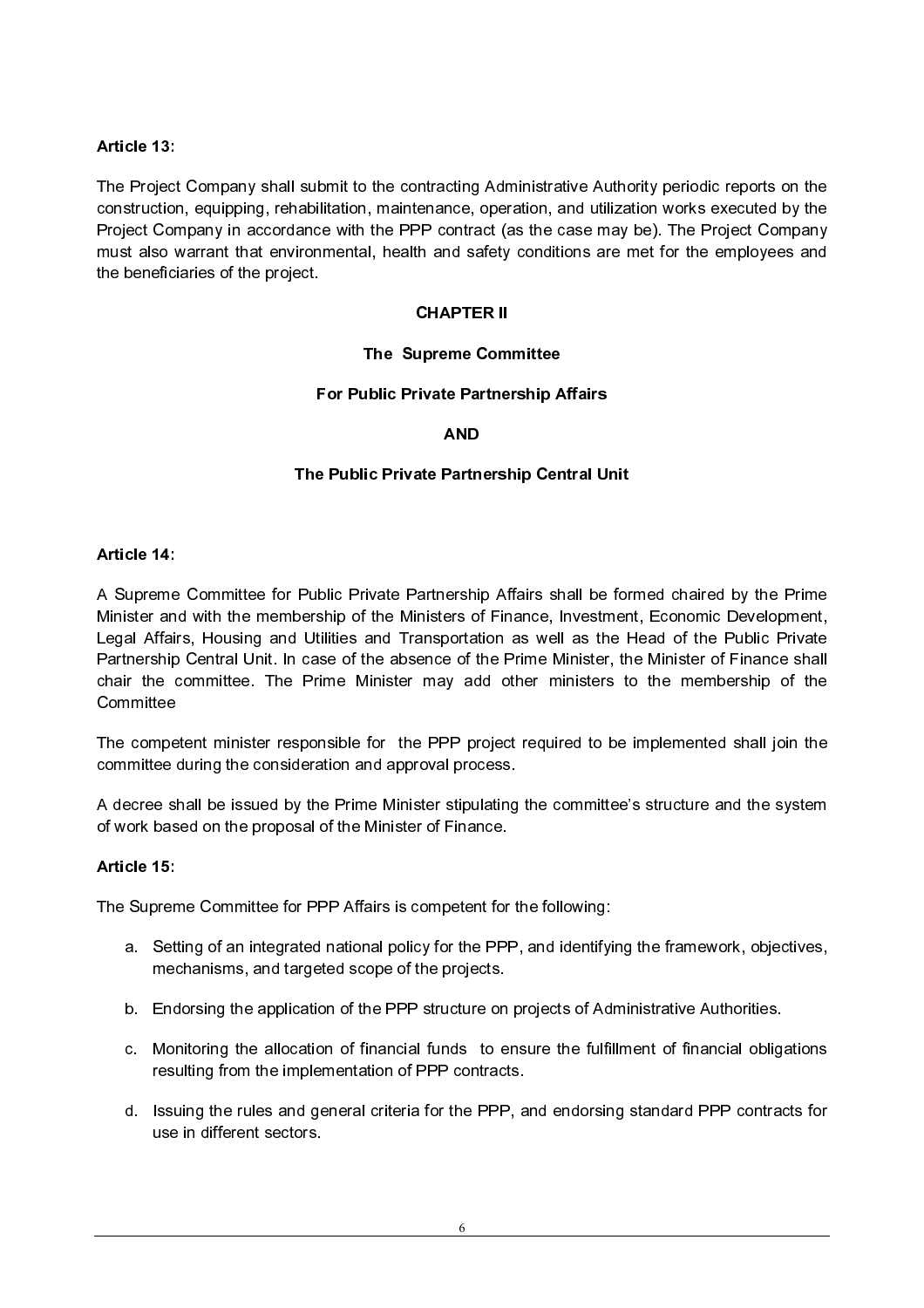- e. Endorsing the recommendation of the Competent Authority of the Administrative Authority related to the selection of the contracting party entering into the PPP contract, and approving the conclusion of the contract.
- f. Conducting studies and proposing means to provide and develop the market tools necessary to provide appropriate financial structures for PPP projects.

No later than three months from the end of the fiscal year, the Supreme Committee for PPP Affairs shall prepare a report including the results of its activities in respect of infrastructure projects, services and public utilities and the consequential financial implications for the public budget and public debt.

The Minister of Finance shall submit the above mentioned report to the People's Assembly together with the draft laws related to the budget final accounts. .

#### Article 16:

A unit of special nature "The Public-Private Partnership Central Unit" is established within the Ministry of Finance. A decree shall be issued by the Minister of Finance stipulating its structure, and the appointment of its head. The Executive Regulations shall determine the administrative and financial framework of the PPP Central Unit, its relationship to other state organizations and its system of work, its employees as well as their remunerations with no restriction to applicable government regulations in this regard.

Moreover, PPP satellite units within the Administrative Authorities shall be established, whenever necessary. A decree shall be issued by the Competent Authority of the Administrative Authority regarding the structure of such units, their competencies and the system of their work.

The PPP Central Unit shall be competent to provide technical, financial, and legal expertise to the Supreme Committee for PPP Affairs and to the PPP satellite units at the Administrative Authorities. It shall also lay out and follow-up procedures to tender and conclude PPP contracts and their execution, and prepare and publish studies, information, and statistics related to PPP projects, both locally and internationally. The PPP Central Unit also shall be competent for the selection of advisers for the tender of PPP projects and contracting with them in accordance with the rules and procedures stated in the Executive Regulations of this Law.

The PPP Central Unit shall establish an electronic record for all PPP project documentation and also shall be competent to receive, investigate, and provide advice concerning complaints of Investors participating in PPP projects in preparation for submitting such complaints to the Supreme Committee for PPP Affairs.

The PPP Central Unit shall hold independent financial accounts and records listing all amounts allocated by the state to the PPP Central Unit and any financial support received, as well as fees collected from the Project Company in return for services it delivers. The Supreme Committee for PPP Affairs shall determine the specified percentage of fees and method of their payment with a cap of 0.5% of the total PPP contract value.

The PPP Central Unit may, after the approval of the Minister of Finance, provide its expertise in terms of preparing technical, financial, and legal studies, propose legislations and bylaws, and assisting in establishing the necessary administrative bodies that are required by local or foreign entities. The approval of the Minister of Finance shall state the financial returns to be charged by the unit.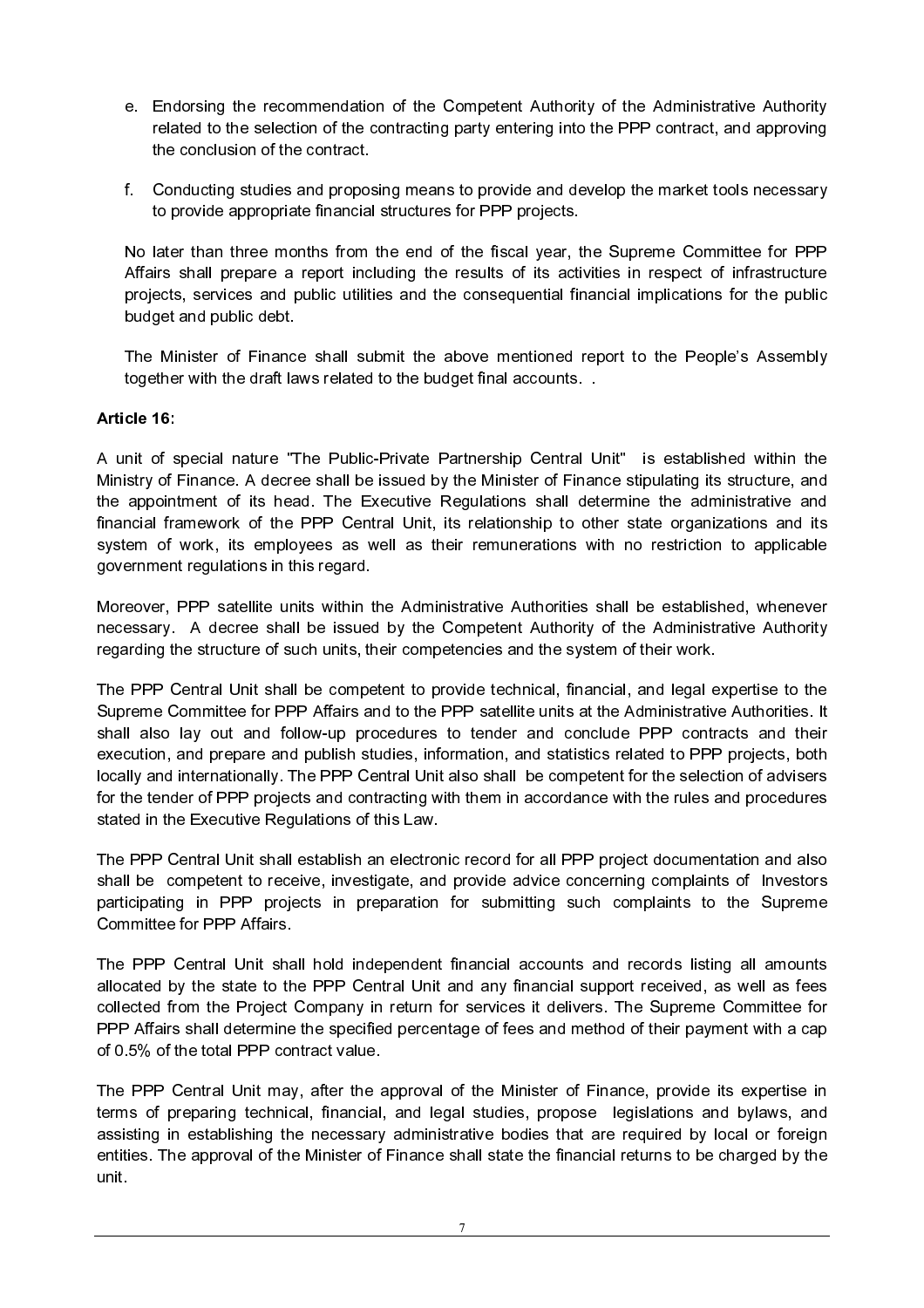## Article 17:

The endorsement of application of a PPP structure to projects of an Administrative Authority shall be by virtue of a decree issued by the Supreme Committee for PPP Affairs at the request of the Administrative Authority, and after the presentation of the PPP Central Unit's recommendations concerning the project. The Executive Regulations of this law shall detail the necessary procedures. Article 17:<br>The endorsement of application of a PPP structure to projects of a<br>by virtue of a decree issued by the Supreme Committee for I<br>Administrative Authority, and after the presentation of the PPP<br>concerning the proj

Administrative Authorities that are interested in obtaining an endorsement on the application of the PPP structure on any of their projects must provide the PPP Central Unit with all information necessary for the preparation of its report and recommendations.

#### Article 18:

An Administrative Authority that has received an endorsement on the application of the PPP structure to its projects must take into account the application of the PPP Central Unit's recommendations in all its procedures. The publication of any advertisements or documents related to the tendered projects; including expressions of interest, prequalification invitations, information memorandums, and invitations to bid shall be done after obtaining the approval of the PPP Central Unit. The convening of committees to determine criteria and qualification, or to receive and evaluate bids shall not be valid unless a representative of the PPP Central Unit is present.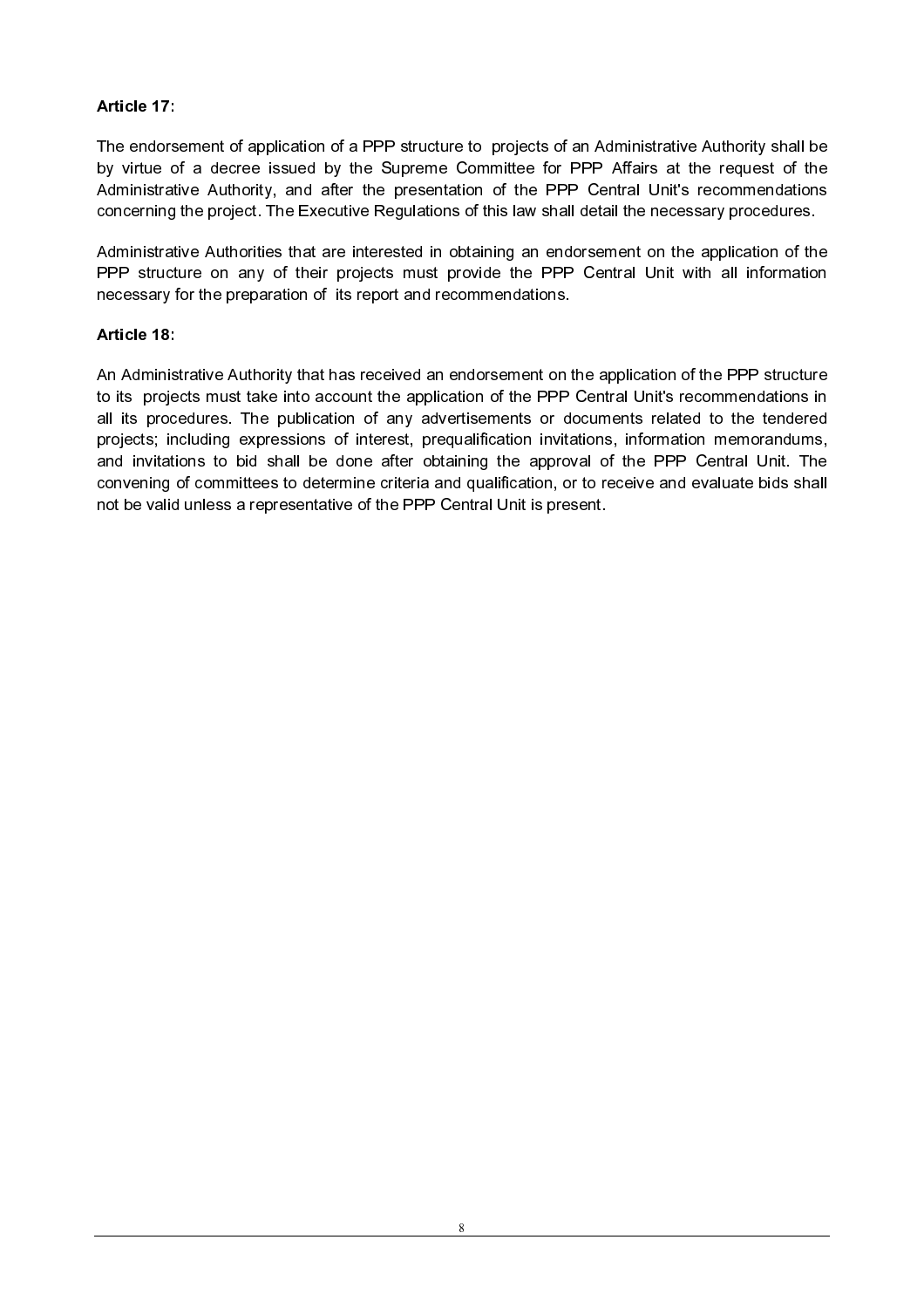## **CHAPTER III**

#### **TENDERING AND AWARDING PROCEDURES**

#### Article 19

The Investor selection is subject to the principles of publicity, transparency, free competition, equal opportunity and fairness, in accordance with the rules and procedures stipulated in this Law and its Executive Regulations.

All published advertisements for bids and preparation for PPP competitions shall be undertaken in coordination with the PPP Central Unit in the manner prescribed by the Executive Regulations.

#### Article 20:

The actual time in the rules of public<br>piciples of public the rules and<br>preparation for manner presided by decree<br>in the rules and of the PPP C,<br>it is any. The mittee.<br>equalification of the PPP C,<br>and issue its b<br>and issue subject to the principles of publicity, transparence<br>in accordance with the rules and procedures stip<br>ms for bids and preparation for PPP competition<br>Central Unit in the manner prescribed by the Executed<br>then "shall be for Article 19:<br>The Investo<br>The Investo<br>opportunity<br>Executive F<br>All publishe<br>coordinatior<br>Article 20:<br>A "Prequalit<br>Administrati<br>should inclu<br>satellite uni<br>jurisdiction a<br>Disqualified to this Lav<br>Committee":<br>Article 21:<br>The Adm A "Prequalit<br>Administrati<br>should inclu<br>satellite uni<br>jurisdiction<br>Disqualified<br>submitted to<br>of this Lav<br>Committee':<br>Article 21:<br>The Admini<br>and initial provestors.<br>A qualified<br>not disclose<br>Dealing with<br>The Compo<br>specificati A "Prequalification Committee" shall be formed by decree issued from the Competent Authority of the Administrative Authority, including technical, financial and legal expertise. The committee members should include one or more representatives of the PPP Central Unit and a representative of the PPP satellite unit at the Administrative Authority, if any. The Executive Regulations shall determine the jurisdiction and system of work of such committee.

Disqualified Investors can object to the Prequalification Committee's decision. An objection shall be submitted to the PPP Central Unit to study and issue its binding decision. The Executive Regulations of this Law shall determine the dates and procedures for objections to the Prequalification Committee's decisions and procedures for their investigation and resolution.

#### Article 21:

The Administrative Authority in coordination with the PPP Central Unit may invite qualified Investors for private preliminary meetings and sessions to discuss issues related to the project specifications and initial preliminary conditions. All enquiries and replies shall be made available to all qualified Investors.

A qualified Investor may stipulate that the Competent Authority of the Administrative Authority may not disclose any confidential data related to its reservations or its economic or financial expectations. Dealing with qualified Investors shall be in a manner that secures equal opportunity and fairness.

The Competent Authority of the Administrative Authority may decide to reconsider a project's specifications and preliminary conditions based on the aforementioned meetings and sessions without affecting the prequalification criteria and before issuance of invitation to bids.

#### Article 22:

Article 21:<br>The Admini<br>for private <sub>|</sub><br>and initial <sub>|</sub><br>Investors.<br>A qualified<br>not disclose<br>Dealing with<br>The Compe<br>specification<br>without affe<br>Article 22:<br>The Compe<br>Unit, may c<br>The first ph<br>financial bic<br>financial bic Article 22:<br>The Compe<br>Unit, may c<br>The first ph<br>financial bio The Competent Authority of the Administrative Authority, with the prior approval of the PPP Central Unit, may decide that the submission of technical and financial bids shall be made in two phases. The first phase shall be a non-binding offer that shall include the broad outlines of the technical and financial bid followed by a competitive dialogue phase, according to provisions of Article 23 of this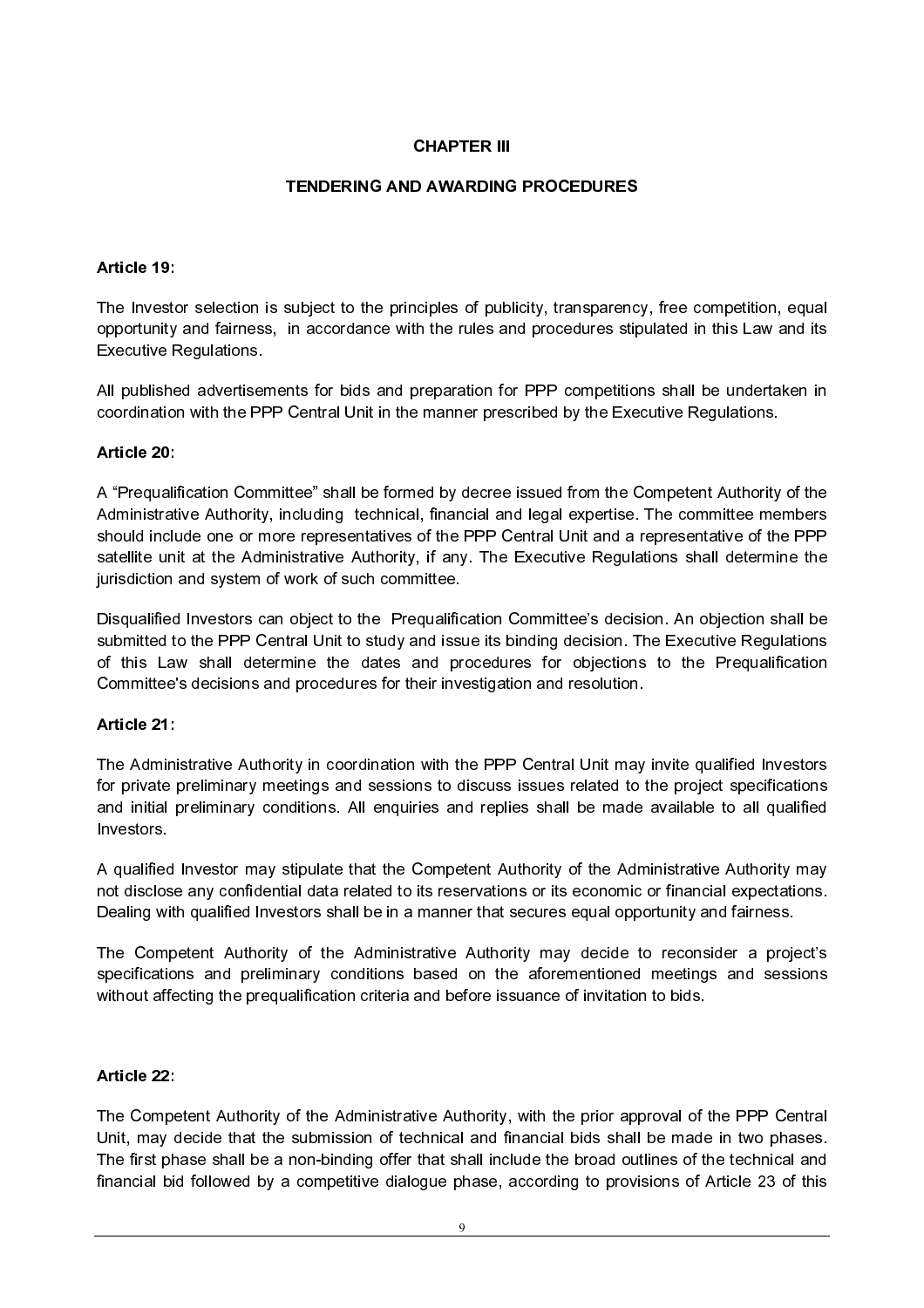Law. In the second phase, final bids shall be submitted, based upon which the final evaluation will take place.

The Executive Regulations stipulates the provisions and procedures for bidding over two phases.

# Article 23:

The Administrative Authority, together with the PPP Central Unit, may hold a competitive dialogue with the qualified Investors who submitted their non-binding offers based on the prior approval and under the supervision of the Supreme Committee for PPP Affairs in order to obtain explanations for the contents of the technical and financial elements. These dialogues will be with each bidder on an individual basis. Law. In the<br>take place.<br>The Execut<br>Article 23:<br>The Admini<br>with the quander the s<br>the content:<br>individual bi<br>Such dialo;<br>Such dialo;<br>Confidential<br>Regulations<br>Article 24: Law. In the<br>take place.<br>The Execut<br>Article 23:<br>The Admini<br>with the quinder the sontent:<br>individual bi<br>Such dialog<br>confidential<br>Regulations<br>Article 24:<br>The Admin<br>documents<br>a) gen<br>b) proj<br>bids<br>c) fina<br>perf<br>Autl<br>con<br>d) Bas<br>wh Use, in the second pusse, first bits shall be solved used upon with the first exact<br>place the place.<br>The Associations explored signal<br>action to the projection of the projection of the projection of the projection<br>of the ca

Such dialogue shall take place on the basis of equality amongst the qualified Investors. The confidentiality of the discussions and disclosed information shall not be violated. The Executive Regulations shall stipulate the rules and procedures for managing such dialogue.

## Article 24:

The Administrative Authority, in coordination with the PPP Central Unit, shall prepare the tender documents related to the project. The tender documents shall include, in particular, the following:

- a) general information related to the project required for the preparation and submission of bids;
- b) project specifications, as well as technical and financial conditions that should be met in the bids;
- c) final product specifications, level of services, and specifications of the final product, performance indicators and the main requirements of the Administrative Authority and the Authorities with the power to regulate and monitor utilities and services subject of the PPP contract regarding criteria for safety, security, environment preservation and others;
- d) Basic heads of terms for the PPP contract in addition to other supplementary agreements while identifying non-negotiable conditions;
- e) Determination of the method and basis for comparison amongst the bids. In case the score points evaluation system is chosen, the evaluation criteria and basis for technical and financial comparison amongst the bids shall be specified. In addition, the score given to each criteria and the method by which it shall be applied to evaluate the bids shall be identified as well
- f) Documents, forms and dates that should be considered and fulfilled in the bid;
- g) Bid security value and calculation method for the performance security;

The Executive Regulations shall stipulate the rules and regulations for preparing the tender documents.

## Article 25:

A committee including technical and financial experts shall be formed by a decree issued by the Competent Authority of the Administrative Authority. The committee shall set the basic costs for the project "the estimated value" in case the project was executed through public procurement by the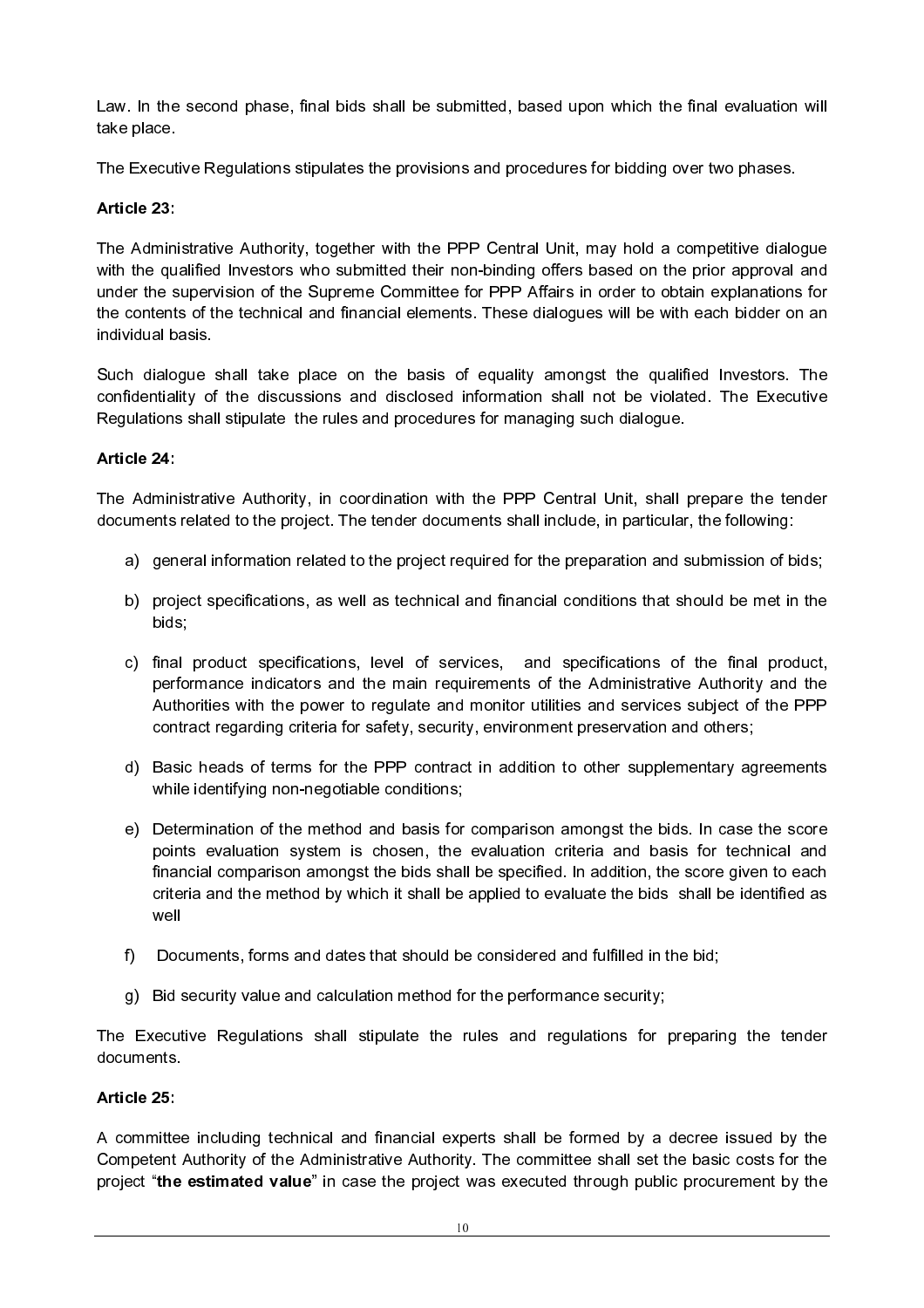Administrative Authority. The committee shall prepare a report about its work that includes the principles followed to estimate such costs and to determine their value. The report shall be placed in a sealed envelope signed by all of the committee members. Administrative Authority. The committee shall prepare a report about its work that includes the<br>principles followed to estimate such costs and to determine their value. The report shall be placed in<br>a sealed envelope signe

Administrative Authority. The committee shall prepare a report about its work that includes the<br>principles followed to estimate such costs and to determine their value. The report shall be placed in<br>a sealed envelope signe Administrative Authority. The committee shall prepare a report about its work that includes the principles followed to estimate such costs and to determine their value. The report shall be placed in a sealed envelope signe Administrative Authority. The committee shall prepa<br>principles followed to estimate such costs and to dete<br>a sealed envelope signed by all of the committee mem<br>The PPP Central Unit shall review the basic costs for<br>quantifi Administrative Authority. The committee shall prepare a report about its work that principles followed to estimate such costs and to determine their value. The report shall material but shall must be included that must be Administrative Authority. The comprinciples followed to estimate such<br>a sealed envelope signed by all of t<br>The PPP Central Unit shall review<br>quantified risks and burdens that<br>project. The PPP Central Unit shall<br>comparator" Administrative Authoritive<br>principles followed to e<br>a sealed envelope sign<br>The PPP Central Unit<br>quantified risks and t<br>project. The PPP Cent<br>**comparator**" to the<br>**comparator**" to the<br>**comparator**" to the<br>**comparator**" to t The PPP Central Unit shall review the basic costs for the project and adds to it the financing costs, quantified risks and burdens that would be borne by the Private Sector in order to execute the project. The PPP Central Unit shall submit its report with the new estimate called "the public sector comparator" to the Supreme Committee for PPP Affairs for approval. The public sector comparator shall then be placed in a sealed envelope signed by the head of the PPP Central Unit and shall not be opened until after the financial envelopes for technically accepted bids are opened.

The Executive Regulations of this Law shall determine the basis to be followed in setting the estimated value and the public sector comparator.

## Article 26:

The Administrative Authority, after the approval of its Competent Authority on the final tendering documents, shall send invitations to qualified Investors to draw the tender documents against the value specified for them based on the rules stipulated by the Executive Regulations.

## Article 27

The Bids shall be submitted in two closed envelopes; one for the technical offer and the other for the financial offer. The technical envelope must include detailed input to meet the level of service or product specifications for the project according to the requirements specified in the tender documents. Only the financial envelopes of technically accepted bids shall be opened. The Executive Regulations of this Law shall stipulate the rules and procedures related to the submission of bids, opening of envelopes, and documents and data that must be included in each envelope.

#### Article 28:

A consortium of more than one qualified Investor may submit a bid. The bid shall be submitted under the name of the consortium unless it is stipulated in the tender documents that qualified Investors must submit their bids individually.

In case of a bid submitted by a consortium, none of the members of such consortium shall submit another bid directly or indirectly, individually or through another consortium, or through a company in which it owns the majority of its equity, or has control over its management, or if such member's ownership or management is controlled by one of these companies, unless otherwise stipulated in the tender document. Any submitted bid inconsistent with the provisions of this paragraph shall be deemed null and void.

#### Article 29:

A committee shall be formed by a decree of the Competent Authority of the Administrative Authority from technical, legal, and financial experts to receive bids and study them technically and financially. The Executive Regulations of this Law shall stipulate the committee's competencies and its system of work and ranking of accepted technical bids and the identification of bids to be disqualified. Amongst its members, the committee must include a representative from each of the Legal Advice Department of the State Council, the Ministry of Finance, and the PPP Central Unit. The committee may assign to sub-committees formed from amongst its members or other experts chosen by the committee, the study of the technical, financial, and legal aspects of the submitted bids, and the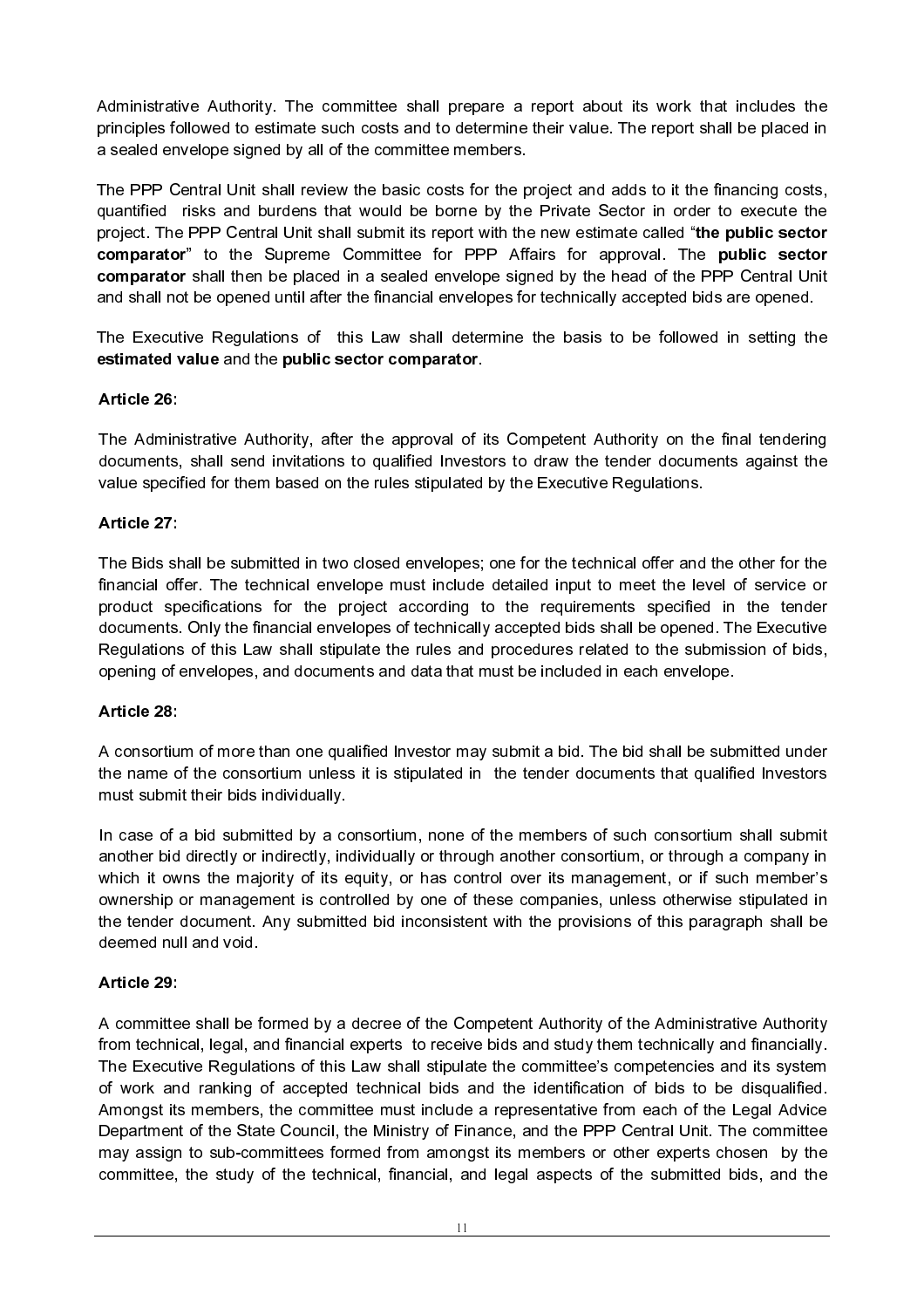extent of their compliance with declared conditions and specifications, as well as evaluation of bids that are compliant. Such sub-committees shall submit reports setting out the results of their work and recommendations to the committee responsible for receiving bids and studying them, and evaluating the compliant bids, in accordance with the evaluation criteria set out in the tender documents, to ensure the most economically advantageous benefit to the state. Each bid shall be given an evaluation grade according to the method identified in the request for submission of final bids and the tender documents. Based on this grading the technically accepted bids shall be ranked.

## Article 30:

Bids that are non-compliant with the conditions and specifications set out in the tender documents shall be disqualified. Technical bidders with qualified bids shall be invited to attend the session for the opening of the financial envelopes. The most economically advantageous bid amongst the technically accepted bids shall be awarded the project; after working out the comparative balance for the financial and technical elements of the bid set out in the tender documents. The Executive Regulations of this Law shall provide the rules for the evaluation of the bids in relation to both technical and financial aspects.

## Article 31:

Negotiations with the successful bidder may take place with regard to some clarifications and details pertaining to the technical and financial terms. These negotiations shall not impact any contractual conditions stipulated in the invitation to bid as non-negotiable conditions, or conditions in respect of which there were no reservations raised by the bidder in its submitted bid. No amendments will take place to the technical and financial terms resulting in the reduction of terms included in the bid and based upon which the bid has been evaluated.

#### Article 32:

The tender procedures shall be cancelled if the project in its entirety is dispensed with or if cancellation is required for the public interest. Moreover, the tender may be cancelled in the following cases:

- a. if only one bid is submitted or if there is one bid left after disqualified bids are excluded;
- b. if all bids, or most of them, are associated with reservations that are incompatible with the tender conditions and specifications, or that are difficult to evaluate financially;
- c. if the value of the lowest bid is unjustifiably higher than the public sector comparator endorsed by the Supreme Committee for PPP Affairs.

The cancellation in such cases shall be by virtue of a decree issued by the Competent Authority of the Administrative Authority based on the recommendation of the committee responsible for receiving and studying the bids and based on a previous approval from the Supreme Committee for PPP affairs. The decree must include reasons for its issuance. Bidders shall not claim any compensation for a decision to cancel a tender, except for a percentage of bidding expenses incurred by bidders whose technical bids were qualified, in accordance with the provisions of the Executive Regulations.

The Executive Regulations shall identify cases and limits where only one bid or a bid whose value is higher than the public sector comparator, may be accepted.

#### Article 33: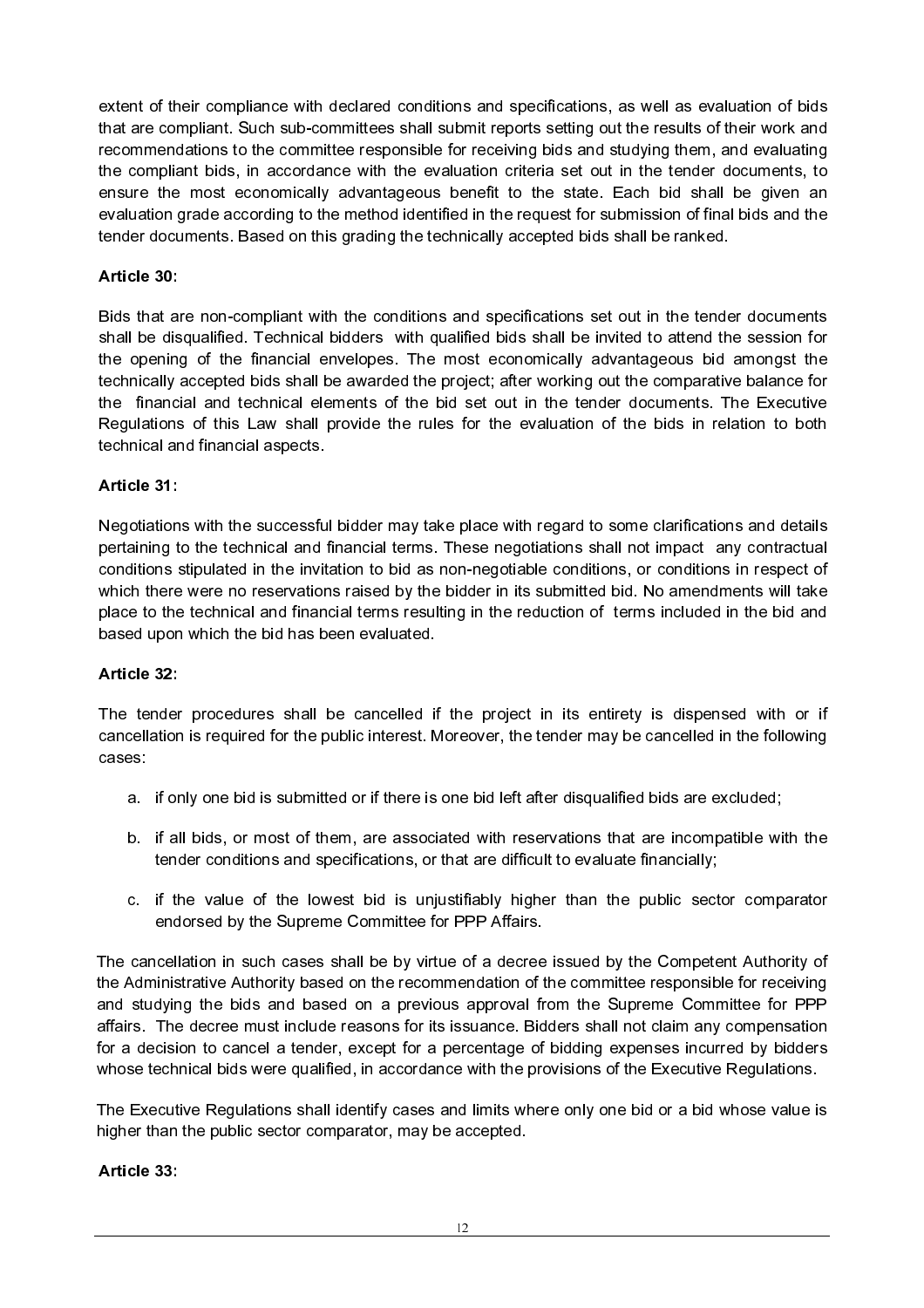The successful bidder must establish a company the "Project Company" the sole purpose of which shall be to execute the project. The Executive Regulations of this Law shall stipulate the conditions that must be fulfilled by the Project Company and the cases in which the Project Company may execute other PPP contracts subject to the approval of the Supreme Committee for PPP Affairs. It shall also determine the cases in which a performance security must be provided and the basis for its estimation and method of payment.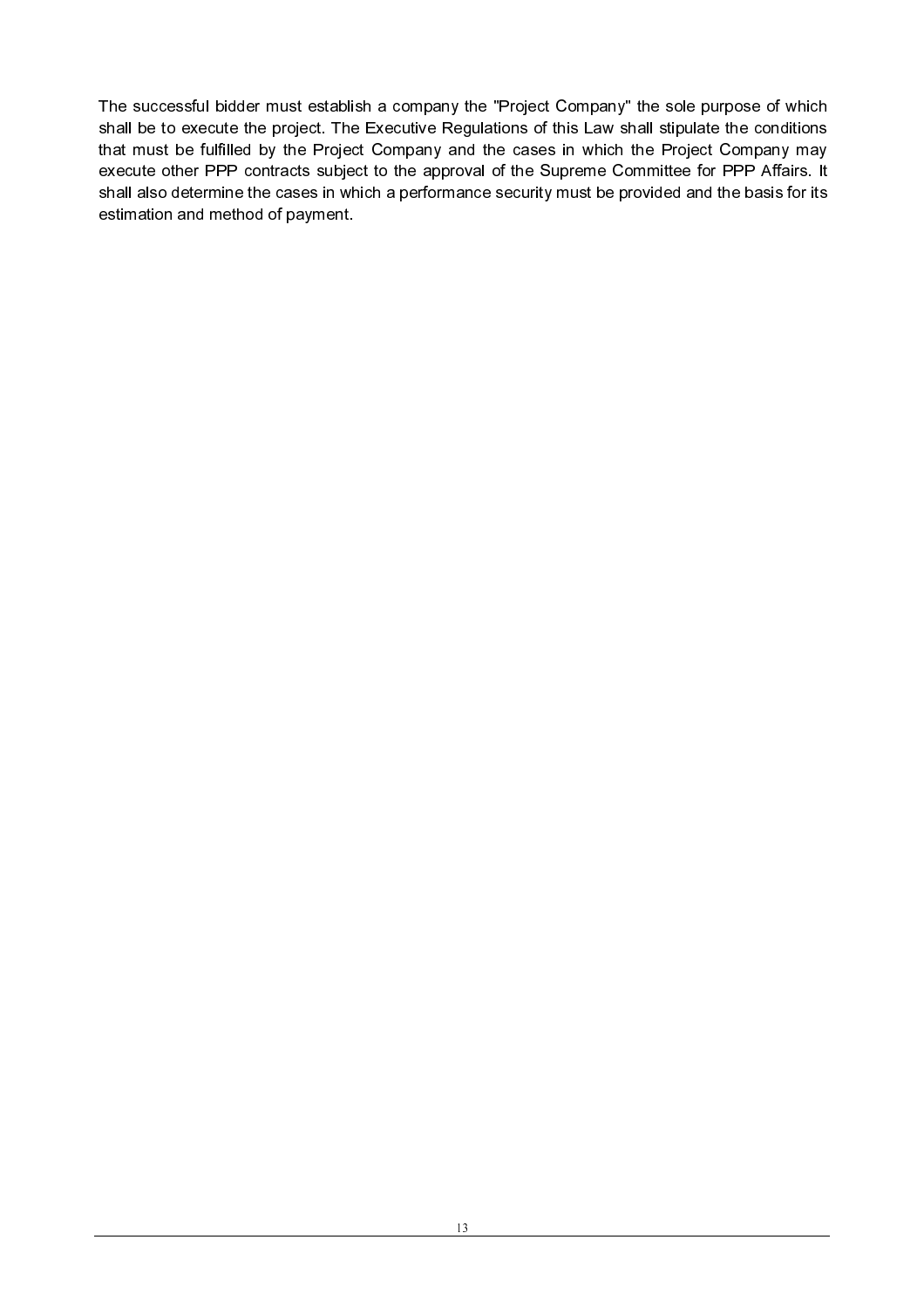## **CHAPTER IV**

## **SUBSTANTIVE PROVISIONS**

#### Article 34:

 The PPP contract must include, in particular, the following,:

- a. the nature and scope of works and services that the Project Company must carry out as well as the conditions for their implementation;
- b. the ownership of the project's funds and assets, the obligations of parties related to the handover and receipt of the project site, and the provisions for ownership transfer at the end of the project;
- c. the responsibility of obtaining authorizations, permits, and approvals;
- d. mutual financial obligations and their relation to the funding mechanism;
- e. the product sale price or the service availability payment on which the project is based, and the rules for its determination and amendment, either by an increase or decrease, as well as the method of adjusting it for inflation indexes and changes in interest rates, if required;
- f. means of quality assurance and quality control, and supervision as well as administrative, financial, and technical monitoring of the project Operation, Utilization, and maintenance;
- THE PROV<br>
IS ANTIVE PROV<br>
IS PPP CONTI<br>
IS PPP CONTI<br>
Services that the<br>
services that the<br>
services that the<br>
services that the<br>
sizations, perm<br>
relation to the<br>
prediction, extend the<br>
prediction, it is and<br>
prediction, or THE PPP CONTRACT<br>OF THE PPP CONTRACT<br>particular, the following,:<br>the sand services that the Projec<br>pplementation;<br>ect's funds and assets, the oblementation;<br>g authorizations, permits, and a<br>and their relation to the fun ricular, the following,:<br>s and services that the Projementation;<br>s's funds and assets, the erojenentation;<br>"S's funds and assets, the erojenentation;<br>authorizations, permits, and their relation to the fundities<br>wive availa The PPP co<br>
a. the<br>
as t<br>
b. the<br>
han of t<br>
c. the<br>
d. mut<br>
e. the<br>
the<br>
f. mea<br>
fina<br>
g. regu<br>
con: Proj<br>
ame<br>
h. type<br>
and<br>
proy<br>
i. dete<br>
forc<br>
i. Dete<br>
forc<br>
j. PPF<br>
part<br>
k. cas<br>
con:<br>
l. PPF<br>
part<br>
k. cas<br>
con:<br>
l. p g. regulating the right of the Administrative Authority to amend the conditions of the project's construction, equipment, maintenance, operation, and utilization and other obligations of the Project Company, in addition to the basis and mechanisms of compensation for such amendments;
	- h. types and amounts of insurance on the project, and the risks of its operation or utilization, and executive warranties issued in favor of the Administrative Authority, and provisions and procedures for their release;
	- i. determination of the basis of risk allocation in respect of change in law, sudden accidents, force majeure, or discovery of antiquities, as the case may be, and the resultant compensation;
	- j. PPP contract duration, cases of early or partial termination, and the rights of the related parties;
	- k. cases where the Administrative Authority has the right to unilaterally terminate the PPP contract, as well as the financial obligations resulting from the use of such right;
	- l. regulation of handing over the project at the expiry of the PPP contract duration, or in case of unilateral, early or partial termination of the PPP contract.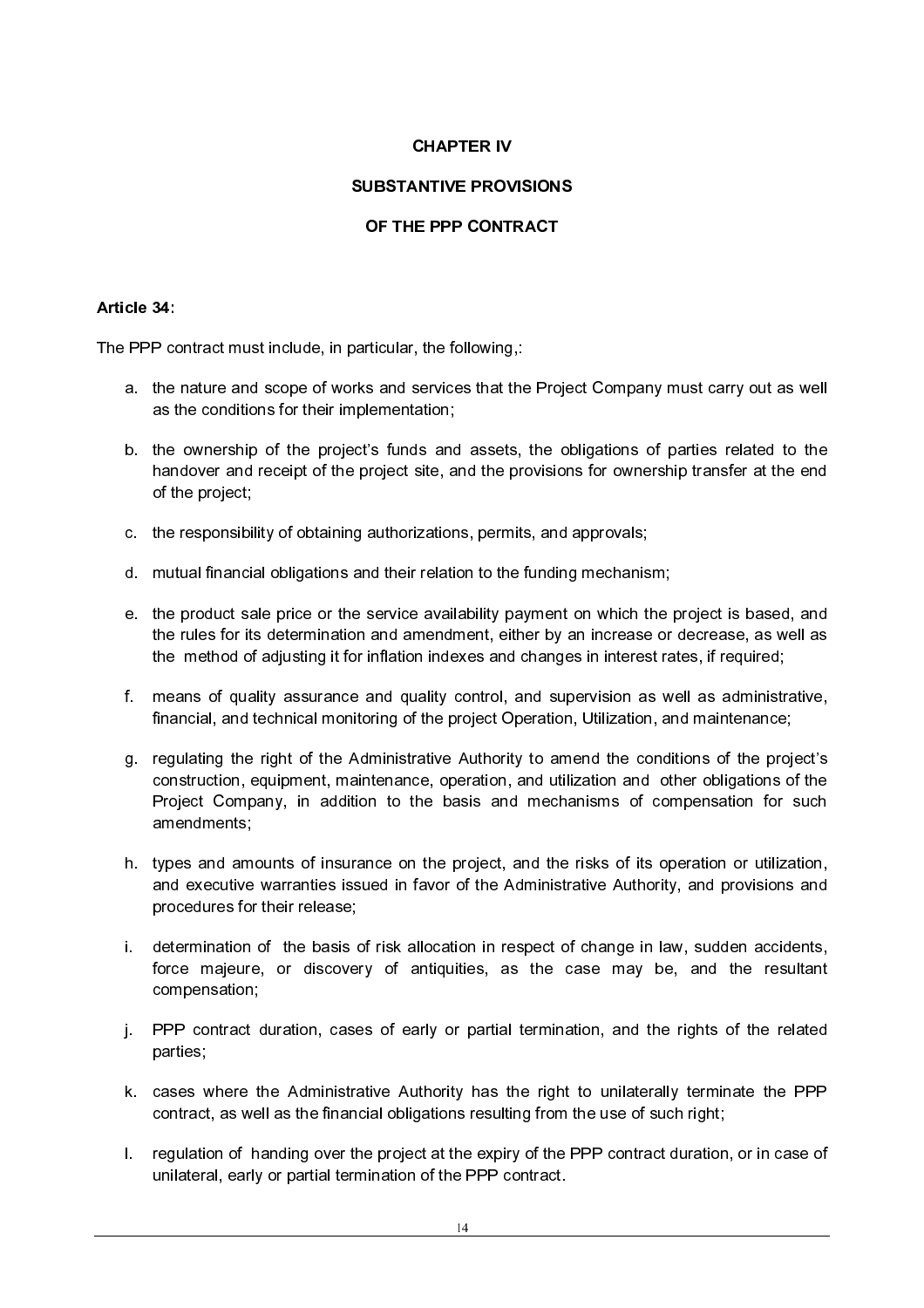## Article 35:

The PPP contract shall be subject to the provisions of the Egyptian Law. Any contrary agreement shall be deemed to be null and void.

After the approval of the Supreme Committee for PPP Affairs, it may be agreed to resolve disputes resulting from the PPP contract through arbitration, or any other non judicial means of dispute resolution according to what was stipulated in the PPP contract.

## Article 36:

The Project Company shall not be dissolved or its legal structure changed, or its capital reduced unless there is an approval from the Competent Authority of the contracting Administrative Authority.

The articles of incorporation of the Project Company shall include a prohibition on the transfer of its shares prior to the date of completion of the construction, equipping, or rehabilitation works, and the transfer of shares owned by the majority of the equity holders of the Project Company after such date, unless a prior written approval is granted by the Competent Authority of the Administrative Authority.

In all cases, pledge of the Project Company shares shall not take place except for the purposes of financing or refinancing the PPP project. Any procedure or action that is inconsistent with the provisions of this article shall be deemed to be null and void.

## Article 37:

Without prejudice to Articles 7 and 8 of this Law, any articles of the PPP contract or its supplementary agreements shall not be amended unless approved by its parties. If the obligations of the contracting Administrative Authority are related to financial obligations of any other Administrative Authority, such amendment shall not be effective unless there is a prior written approval from such authority.

The Project Company shall not waiver the PPP contract or any of its rights or obligations there under except for the purpose of financing and after a prior written approval from the Competent Authority of the contracting Administrative Authority. Any agreements inconsistent with the provisions of this article shall be deemed to be null and void.

#### Article 38:

The contracting Administrative Authority is entitled to enter into direct agreements with the project's financing institutions and the Project Company, to regulate the method of payment of the financial obligations of the Administrative Authority to the Project Company and the financing institutions. Such agreements may include a provision whereby the Ministry of Finance guarantees the Administrative Authority's payment of its contractual financial obligations. Such agreements shall include a provision regulating the right of the financing institution to step in and assume the role of the Project Company in executing the provisions of the PPP contract, or to appoint a new Investor after the approval of the Competent Authority in case the Project Company defaults in either performing its material obligations, or meeting the quality levels established by law or in the PPP contract, in a manner that entitles the Competent Authority to terminate the PPP contract.